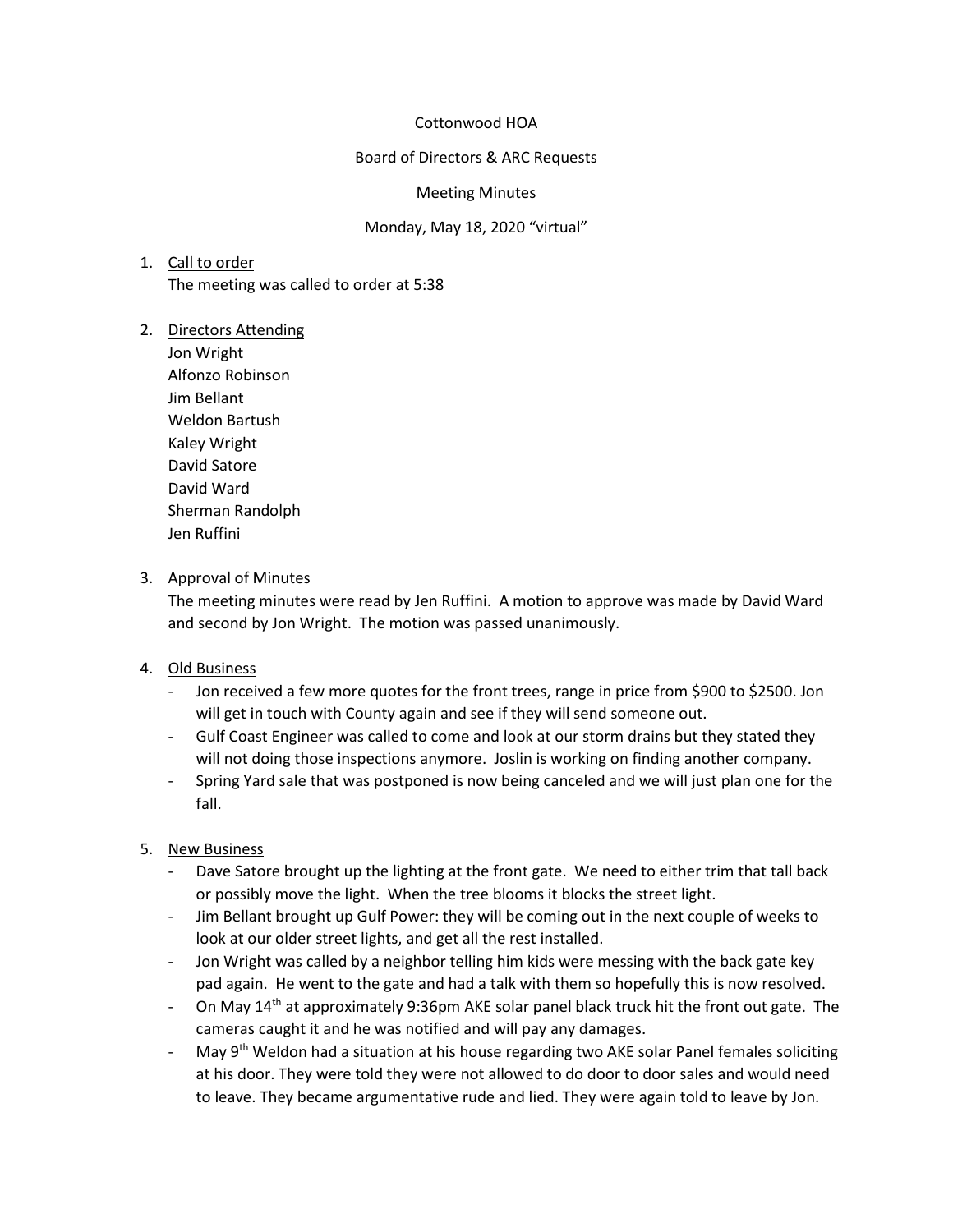- P. Lewis told the board about an incident she and her son had with a neighbor. She wanted to know how the board was handling the issue. We advised her this isn't a board issue, it's a homeowner and police situation. Next time she needs to call the police.
- Jon will be asking Ethridge to come to our June meeting at explain the financials to everyone.
- Next Newsletter Items: Block Parties (maybe with food trucks), music playing by a neighbor during our food trucks, Dogs on Leashes, This is a law, getting a welcome committee together.
- We will discuss Gates being closed all day with all information etc. at June meeting
- Neighborhood voices letter went out in mailboxes. We did get some responses:
	- Question: Asking for a community area. Answer: There isn't a lot to put a community area in, we asked Timberland to sell one. The other lot at the end of Huntingdon and Heatherton is owned by a private owner.
	- Question: Yard of the month Answer: we tried this before and it didn't really work out good. Board voted and it was denied.
	- Question: Can the monthly meeting time be changed to accommodate those who work later. Answer: we will try to get it changed to 6pm, give it a try before changing the signs and website.

# 6. ARC Requests

E. GUERNSEY - CW2020-48 - 5672 HEATHERTON ROAD - FENCE -Motion to approve was made by Satore and second by Bartush. The motion passed unanimously.

W. MASON - CW2020-49 - 6058 GREY MOSS LANE - GUTTERS - Motion to approve was made by Ruffini and second by Robinson. The motion passed unanimously.

W. MASON - CW2020-50 - 6058 GREY MOSS LANE - LANDSCAPING - Motion to approve was made by Bartush and second by Wright. The motion passed unanimously.

L. DRANGINIS - CW2020-51 - 5505 HEATHERTON ROAD - METAL SHED - She was told no to a metal shed and will be resubmitting a new ARC

G. NEWSOM - CW2020-52 - 6129 BRIGHTON LANE – GUTTERS - Motion to approve was made by Bellant and second by Satore. The motion passed unanimously.

K. BARROW - CW2020-53 - 6073 GREY MOSS BLVD – LANDSCAPING - Motion to approve was made by Robinson and second by Bartush. The motion passed unanimously.